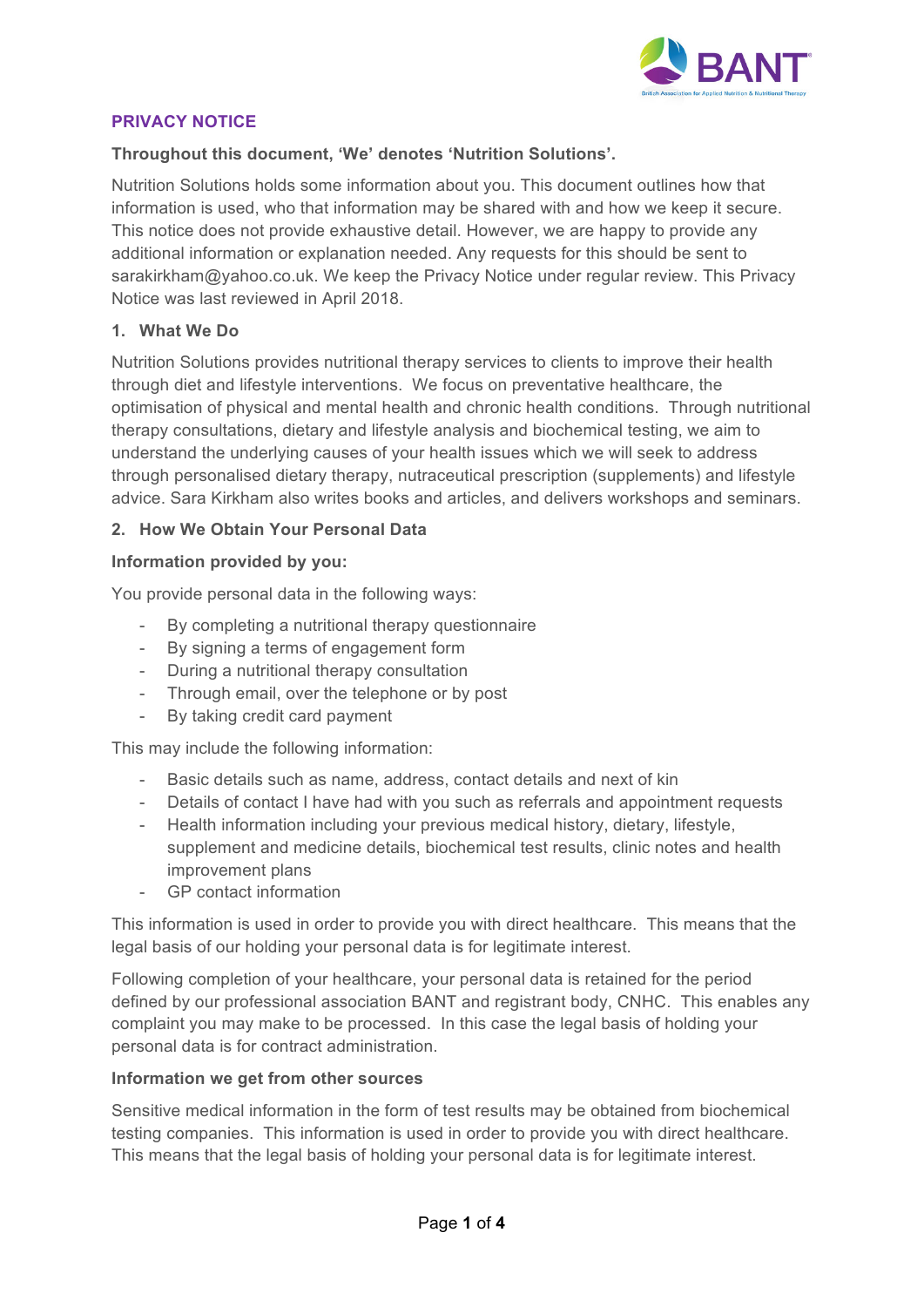

We may obtain sensitive information from other healthcare providers. The provision of this information is subject to you giving your express consent. If this consent is not received from you, we would be not be able to coordinate your healthcare with that provided by other providers which means the healthcare provided by us may be less effective.

## **3. How we use your personal data**

We act as a data controller for use of your personal data to provide direct healthcare. We also act as a controller and processor in regard to the processing of your data from third parties such as testing companies and other healthcare providers.

We undertake at all times to protect your personal data, including any health and contact details, in a manner which is consistent with our duty of professional confidence and the requirements of the General Data Protection Regulation (GDPR) concerning data protection. We will also take reasonable security measures to protect your personal data storage.

We may use your personal data where there is an overriding public interest in using the information e.g. in order to safeguard an individual, or to prevent a serious crime. Also where there is a legal requirement such as a formal court order. We may use your data for marketing purposes such as newsletters but this would be subject to you giving us your express consent.

# **4. Do you share my information with other organisations?**

We will keep information about you confidential. We will only disclose your information with other third parties with your express consent with the exception of the following categories of third parties:

- Our registrant body, the Complementary Natural and Healthcare Council and our professional association, BANT, for the processing of a complaint made by you
- Any contractors and advisors that provide a service to us or act as our agents on the understanding that they keep the information confidential
- Anyone to whom we may transfer our rights and duties under any agreement we have with you
- Any legal or crime prevention agencies and/or to satisfy any regulatory request (e.g, CNHC) if we have a duty to do so or if the law allows us to do so

We may share your information with supplement companies and biochemical testing companies as part of providing you with direct healthcare. We will not include any sensitive information.

We will seek your express consent before sharing your information with your GP or other healthcare providers. However if we believe that your life is in danger then we may pass your information onto an appropriate authority (such as the police, social services in the case of a child or vulnerable adult, or GP in case of self-harm) using the legal basis of vital interests.

We may share client case histories in an anonymous form with our peers for the purpose of professional development. This may be at clinical supervision meetings, conferences, online forums, and through publishing in medical journals, trade magazines or online professional sites. We will seek your explicit consent before processing your data in this way.

### **5. What are your rights?**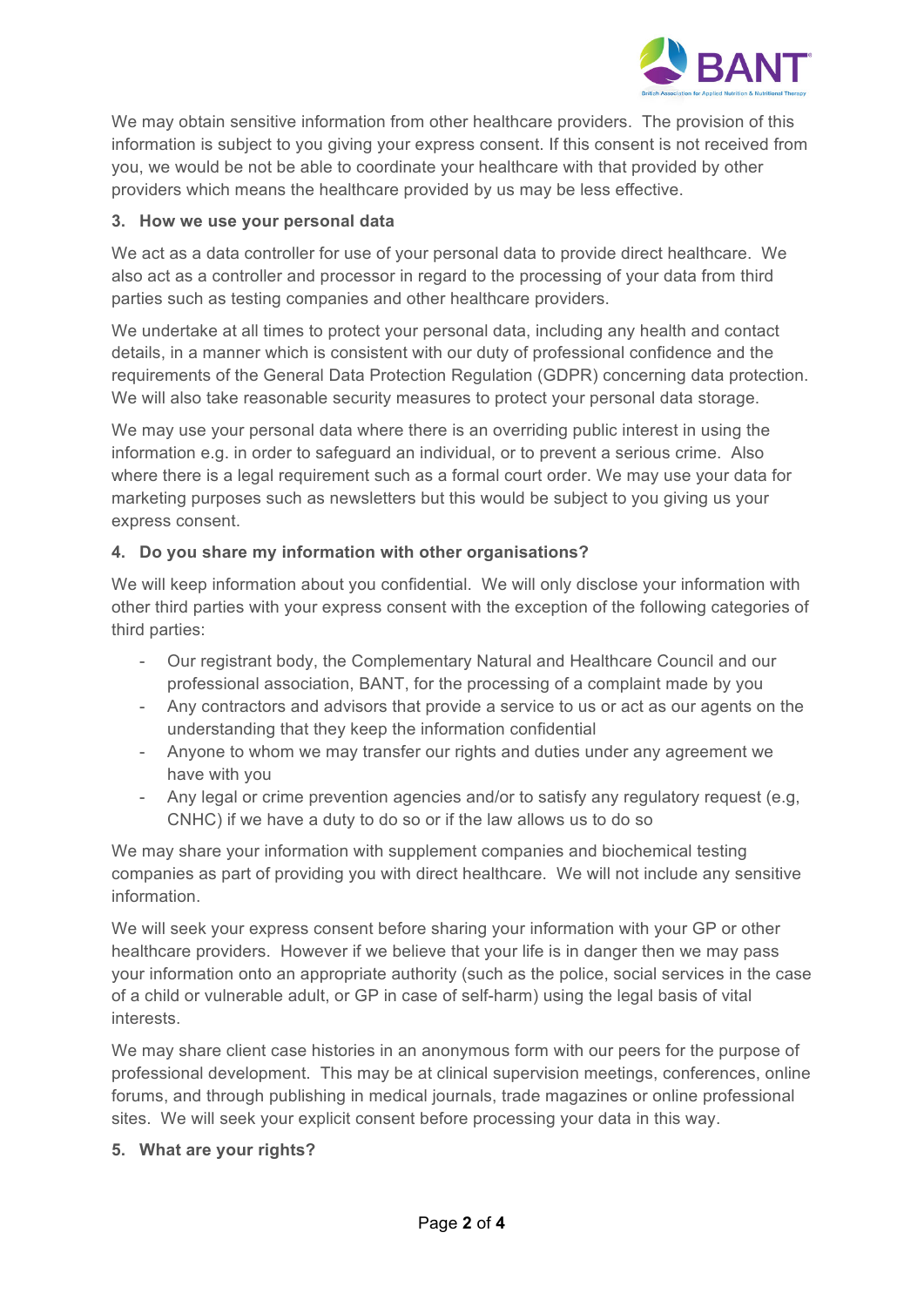

Every individual has the right to see, amend, delete or have a copy, of data held that can identify you, with some exceptions. You do not need to give a reason to see your data.

If you want to access your data you must make a subject access request in writing to sarakirkham@yahoo.co.uk. Under special circumstances, some information may be withheld. We shall respond within 20 working days from the point of receiving the request and all necessary information from you. Our response will include the details of the personal data we hold on you including:

- Sources from which we acquired the information
- The purposes of processing the information
- Persons or entities with whom we are sharing the information.

You have the right, subject to exemptions, to ask to:

- Have your information deleted
- Have your information corrected or updated where it is no longer accurate
- Ask to stop processing information about you where we are not required to do so by law or in accordance with the BANT and CNHC guidelines.
- Receive a copy of your personal data, which you have provided, in a structured, commonly used and machine readable format and have the right to transmit that data to another controller, without hindrance from Nutrition Solutions.
- Object at any time to the processing of personal data concerning you

We do not carry out any automated processing, which may lead to automated decision based on your personal data.

If you would like to invoke any of the above rights then please email sarakirkham@yahoo.co.uk.

# **6. What safeguards are in place to ensure data that identifies me is secure?**

We only use information that may identify you in accordance with GDPR. This requires us to process personal data only if there is a legitimate basis for doing so and that any processing must be fair and lawful.

Within the health sector, we also have to follow the common law duty of confidence, which means that where identifiable information about you has been given in confidence, it should be treated as confidential and only shared for the purpose of providing direct healthcare. We will protect your information, inform you of how your information will be used, and allow you to decide if and how your information can be shared.

We also ensure the information we hold is kept in secure locations, restrict access to information to authorised personnel only, protect personal and confidential information held on equipment such as laptops with encryption (which masks data so that unauthorised users cannot see or make sense of it). We ensure external data processors that support us are legally and contractually bound to operate and prove security arrangements are in place where data that could or does identify a person are processed.

# **7. How long do you hold confidential information for?**

All records held by Nutrition Solutions will be kept for the duration specified by guidance from our professional association BANT and/or CNHC.

### **8. Analytics**